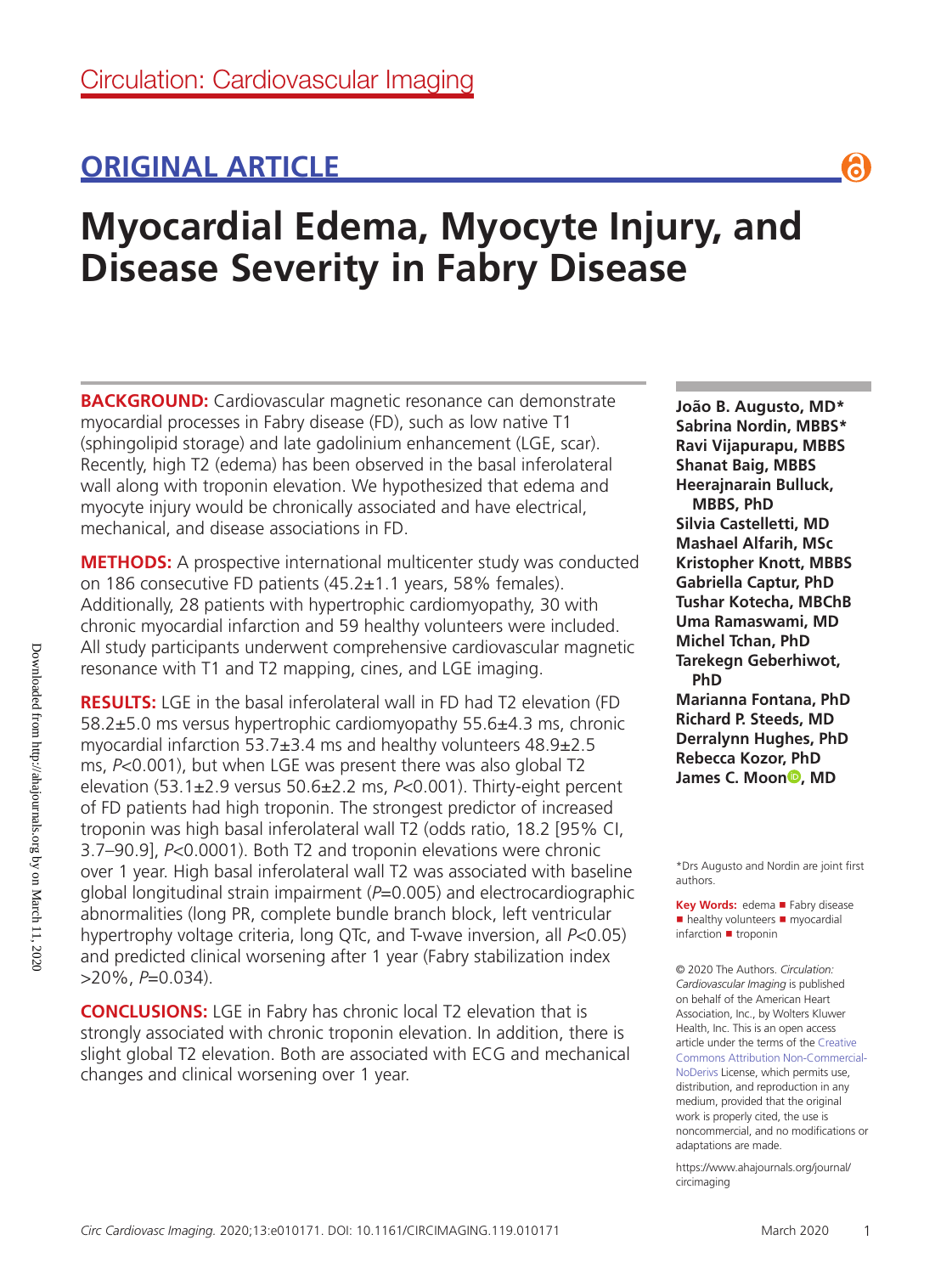# **CLINICAL PERSPECTIVE**

The main cause of death in Fabry disease is cardiac, through heart failure or arrhythmia. Treatment for Fabry disease is available (enzyme replacement or oral chaperone therapies), but the effect is incomplete likely due to sub-optimal tailoring of these therapies. Left ventricular hypertrophy typically qualifies a patient to receive treatment, but this alone does not reflect myocardial biology. Multiparametric cardiovascular magnetic resonance has been able to measure sphingolipid infiltration (low native T1 mapping) and late gadolinium enhancement (LGE) typically in the basal inferolateral wall. More recently, myocardial edema by means of high T2 mapping has also been shown in the basal inferolateral wall LGE areas. In this prospective international multicenter study, we have explored multiparametric markers of cardiac involvement in Fabry disease, including markers of myocyte injury (troponin) and LV pressure/volume overload (NT-proBNP [N-Terminal Pro-B-Type Natriuretic Peptide]). These data show that when LGE is present, Fabry patients have increased T2 values in the LGE areas but also globally. Interestingly, LGE T2 elevation was higher in Fabry disease than in other diseases with LGE, such as chronic myocardial infarction or hypertrophic cardiomyopathy. This regional T2 elevation was strongly associated with elevated troponin and increased NT-proBNP, with weaker associations with global T2 elevation. A high basal inferolateral wall T2 was also associated with both electrocardiographic changes and global longitudinal strain impairment. Over a year, T2, troponin and NT-proBNP elevations were chronic (chronic myocardial edema and injury), and basal inferolateral wall T2 elevation was associated with clinical worsening, suggesting a potential new treatment/disease monitoring target that should be further investigated.

**FR** abry disease (OMIM 301500; FD) is a rare X-linked<br>Igsosomal storage disorder caused by mutations<br>in the gene (*GLA*) encoding for  $\alpha$ -galactosidase<br>A Progressive sphingplinid assumption affects mullysosomal storage disorder caused by mutations in the gene (*GLA*) encoding for  $\alpha$ -galactosidase A. Progressive sphingolipid accumulation affects multiple organs, including the heart, $<sup>1</sup>$  where it leads to</sup> left ventricular hypertrophy (LVH), myocardial fibrosis, and cardiomyopathy.<sup>2</sup> The heart is the leading cause of death in patients with FD, $3$  but treatment with enzyme replacement therapy or oral chaperone therapy is available. The challenge, however, is how to tailor these therapies to better prevent disease progression. For this reason, modalities for early cardiac disease detection and monitoring are important.

Cardiovascular magnetic resonance (CMR) parametric mapping approaches<sup>4</sup> detect changes preceding LVH, such as low native (noncontrast) T1 mapping reflecting sphingolipid accumulation.5–7 Late gadolinium enhancement (LGE), typically occurring in the basal inferolateral (BIFL) wall<sup>8</sup> is associated with a poor response to therapy and adverse outcomes $9-11$  with histological correlation in advanced disease suggesting focal fibrosis.12 Recent research, however, has suggested that LGE composition in FD might be more complex than once thought. Hybrid imaging with positron emission tomography/MR<sup>13</sup> has shown focal fludeoxyglucose uptake and short-TI inversion recovery sequence signal suggesting local inflammation with one preliminary report showing T2 elevation suggesting edema.14 Furthermore, these high-LGE T2 values were strongly associated with troponin release, a marker of cardiac injury. However, these studies were single-center, single time point, small in sample size, and focused on local changes only. Recently, a high histological incidence of myocarditis (over half of the cases, mostly CD3+ T lymphocytes) has been observed in septal endomyocardial biopsies suggesting distributed inflammation.15

Using multicenter, multinational prospective data, we hypothesized that in FD, $1$  T2 elevation would be global,2 would be associated with cardiac injury (elevated troponin), LV pressure/volume overload (elevated NT-proBNP [N-Terminal Pro-B-Type Natriuretic Peptide]), and cardiac electrocardiographic and mechanical changes and<sup>3</sup> that these changes would be chronic and associated with disease progression.

#### **METHODS**

The data that support the findings of this study are available from the corresponding author on reasonable request.

# **Study Population and Data Collection**

Participants were recruited from 4 Fabry clinics as part of the prospective, multicenter international observational Fabry400 study (URL: https://www.clinicaltrials.gov. Unique identifier: NCT03199001)—United Kingdom: recruited from the National Hospital for Neurology and Neurosurgery London and scanned at The Heart Hospital London; recruited and scanned at the Royal Free Hospital London and Queen Elizabeth Hospital Birmingham; Australia: recruited from Westmead Hospital and scanned at North Shore Radiology, Sydney. Ethical approval was obtained in all 4 cohorts and the study conformed to the principles of the Helsinki Declaration. Written informed consent was obtained from all participants. We included all consecutive FD patients who underwent CMR (both T1 and T2 mapping performed) and same day high-sensitivity troponin. All FD patients had a confirmed *GLA* mutation (Table I in the Data Supplement). We excluded patients<sup>1</sup>: aged under 18,<sup>2</sup> with standard contraindications to CMR and<sup>3</sup> known pregnancy.

In addition to the FD cohort (n=186), we included 3 other groups to assess native T2 mapping LGE changes across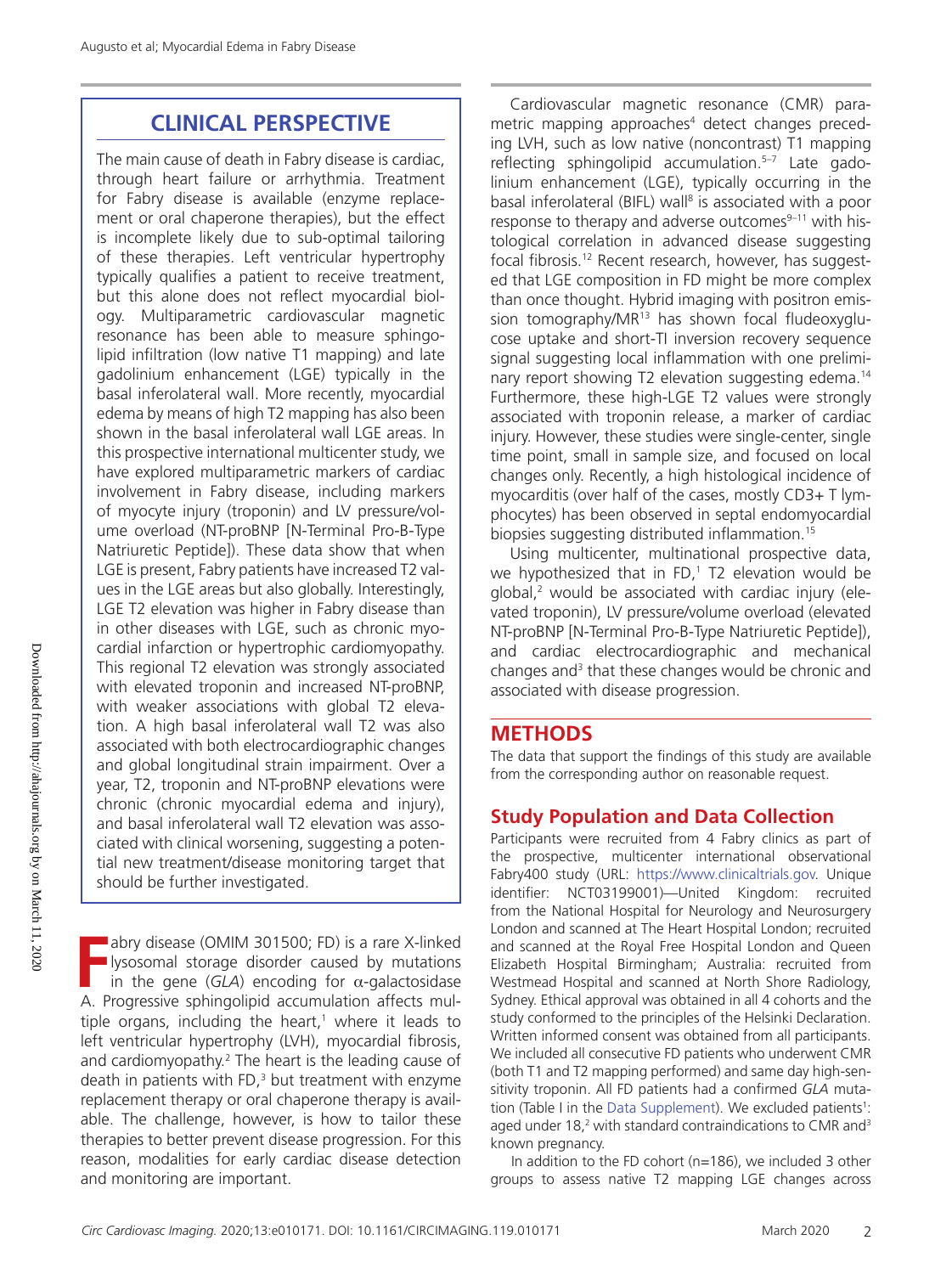different diseases: (1) 28 patients with gene-positive hypertrophic cardiomyopathy (HCM), asymmetrical LV hypertrophy and LGE; (2) 30 patients with chronic myocardial infarction (cMI) 6 months post-reperfused ST-elevation MI; and (3) 59 healthy volunteers with no history of cardiovascular disease (normal health questionnaire, normal ECG, no cardioactive medication unless for primary prevention) were also prospectively recruited as controls. A subset of patients with FD was assessed at both baseline and at 1-year follow-up to assess for chronicity (using T2 mapping, high-sensitivity troponin T, NT-proBNP, and Fabry stabilization index [FASTEX] score).

#### **Clinical Data and Blood Biomarkers**

Clinical data collected included enzyme replacement therapy status, cardiovascular medication, and *GLA* variant. All patients with FD had blood collected just before the scan and analyzed for high-sensitivity troponin T (United Kingdom) and high-sensitivity troponin I (Australia; both measured by ELISA, Roche Diagnostics). Normal ranges were high-sensitivity troponin T <15 ng/L and high-sensitivity troponin I <16 ng/L (below the 99th percentile upper reference limit for the test). NT-proBNP normal ranges were United Kingdom <47 pmol/L and Australia <14 pmol/L. Missing values (n=8) for NT-proBNP were due to hemolysis.

## **FASTEX Analysis**

FASTEX analysis was performed to evaluate overall clinical stability or progression of FD at follow-up using an online application (https://www.fastex.online) as previously described.<sup>16,17</sup> A FASTEX score of ≥20% is an indication of overall clinical worsening or clinical instability at follow-up.17

### **ECG Analysis**

Twelve-lead ECG was performed on the same day and independently analyzed by 2 experienced observers (Drs Nordin and Augusto). Recorded ECG variables were heart rate, rhythm, PR interval duration (normal 120–200 ms), QRS complex duration (normal <120 ms), and QTc interval duration (normal >440 ms for males and >460 ms for females). The presence of complete left or right bundle branch block, T-wave inversion in at least 3 contiguous leads, Sokolow-Lyon voltage criteria (SV1+RV5 or RV6 >35 mm) and Cornell voltage criteria for LVH (R wave in aVL + SV3 >20 mm in females or >28 mm in males) were also recorded.

### **CMR Acquisition**

All participants underwent CMR at 1.5 Tesla (Avanto—The Heart Hospital, Queen Elizabeth Hospital and Sydney—and Aera—Royal Free Hospital—Siemens Healthcare, Erlangen, Germany). Standard cine imaging for volume analysis was performed. LGE images followed a bolus of 0.1 mmol/kg gadolinium contrast agent (Gadoterate meglumine, Dotarem, Guerbet S.A., France) using a phase-sensitive inversion recovery sequence. Gadolinium was not administered if there was known allergy, if estimated glomerular filtration rate was <30 mL/min per 1.73  $m<sup>2</sup>$  or in the case of patient preference. Native (precontrast) T1 mapping was performed on 4-chamber, 3-chamber views and 3 (basal, mid, and apical)

#### **Table 1. Baseline Characteristics of the FD Cohort**

|                                       | <b>Male FD</b><br>$(n=78)$ | <b>Female FD</b><br>$(n=108)$ | P Value     |
|---------------------------------------|----------------------------|-------------------------------|-------------|
| Age, y                                | $46.6 \pm 15.4$            | $44.1 \pm 14.1$               | 0.250       |
| BSA, $m2$                             | $1.9 \pm 0.2$              | $1.8 \pm 0.2$                 | $< 0.001*$  |
| Cardiac variant mutation,<br>$n (\%)$ | 24/78 (30.8)               | 37/108 (34.3)                 | 0.638       |
| Drug history                          |                            |                               |             |
| ERT, $n$ $%$                          | 47/78 (60.3)               | 40/108 (37.0)                 | $0.002*$    |
| ACE inhibitors/ARB,<br>n (%)          | 18/70 (25.7)               | 24/100 (24.0)                 | 0.857       |
| B-blocker, n (%)                      | 10/70 (14.3)               | 6/100(6.0)                    | 0.107       |
| Statin, n (%)                         | 14/70 (20.0)               | 10/100 (10.0)                 | 0.076       |
| Aspirin/clopidogrel,<br>n (%)         | 15/70 (21.4)               | 11/100 (11.0)                 | 0.083       |
| <b>ECG</b> parameters                 |                            |                               |             |
| ECG abnormality, n (%)                | 33/43 (76.7)               | 31/83 (37.3)                  | $< 0.001*$  |
| Short PR, n (%)                       | 4/42(9.5)                  | 6/83(7.2)                     | 0.731       |
| Long PR, $n$ $(\%)$                   | 2/42(4.8)                  | 5/83(6.0)                     | 1.000       |
| Complete BBB, n (%)                   | 13/42 (31.0)               | 7/83(8.4)                     | $0.002*$    |
| Long QTc, n (%)                       | 6/42(14.3)                 | 7/83(8.4)                     | 0.358       |
| T-wave inversion, n (%)               | 13/43 (30.2)               | 14/83 (16.9)                  | 0.109       |
| Sokolow-Lyon criteria,<br>n (%)       | 22/43 (51.2)               | 10/83 (12.0)                  | $< 0.001*$  |
| Cornell criteria, n (%)               | 3/42(7.1)                  | 5/83(6.0)                     | 1.000       |
| <b>CMR</b> parameters                 |                            |                               |             |
| LVEDVi, $mL/m2$                       | $77.1 \pm 19.0$            | $68.7 \pm 13.2$               | $0.001*$    |
| LVESVi, mL/m <sup>2</sup>             | $23.3 \pm 11.4$            | $19.5 \pm 7.5$                | $0.012*$    |
| LVEF, %                               | $70.5 + 9.8$               | $72.2 \pm 7.8$                | 0.200       |
| LVMi, $q/m^2$                         | 106.0<br>$(80.9 - 143.9)$  | 61.8<br>$(54.1 - 73.6)$       | $< 0.001*$  |
| MWT, mm                               | 14.0 (12.0-18.0)           | $9.0(8.0-11.2)$               | $< 0.001*$  |
| LVH, n (%)                            | 57/78 (73.1)               | 24/108 (22.2)                 | $< 0.001*$  |
| Low septal T1, n (%)                  | 58/78 (74.4)               | 48/108 (44.4)                 | ${<}0.001*$ |
| High BIFL wall T2, n (%)              | 33/78 (42.3)               | 26/108 (24.1)                 | $0.011*$    |
| High septal T2, n (%)                 | 10/78 (12.8)               | 17/108 (15.7)                 | 0.675       |
| LGE, n (%)                            | 35/66 (53.0)               | 27/99 (27.3)                  | $0.001*$    |
| LV LGE, %                             | $1.2(0-5.4)$               | $0(0-1.7)$                    | $0.001*$    |
| Global longitudinal<br>strain, %      | $-14.5+5.5$                | $-18.0 \pm 3.6$               | $< 0.001*$  |
| <b>Blood biomarkers</b>               |                            |                               |             |
| eGFR, mL/min per 1.73 m <sup>2</sup>  | 82.0<br>$(54.0 - 90.0)$    | 89.5<br>$(76.0 - 90.0)$       | $0.011*$    |
| High troponin, n (%)                  | 42/78 (53.8)               | 28/108 (25.9)                 | <0.001*     |
| High NT-proBNP, n (%)                 | 37/76 (48.7)               | 38/102 (37.3)                 | 0.167       |

ACE indicates angiotensin-converting enzyme; ARB, angiotensin II receptor blocker; BBB, bundle branch block; BIFL, basal inferolateral; BNP, brain natriuretic peptide; BSA, body surface area; CMR, cardiovascular magnetic resonance; eGFR, estimated glomerular filtration rate; ERT, enzyme replacement therapy; FD, Fabry disease; LGE, late gadolinium enhancement; LVEDVi, left ventricular end-diastolic volume indexed to body surface area; LVEF, left ventricular ejection fraction; LVESVi, left ventricular end-systolic volume indexed to body surface area; LVH, left ventricular hypertrophy; LVMi, left ventricular mass indexed to body surface area; MWT, maximum wall thickness; and troponin, high-sensitivity troponin.

\*Significant *P* value (<0.05).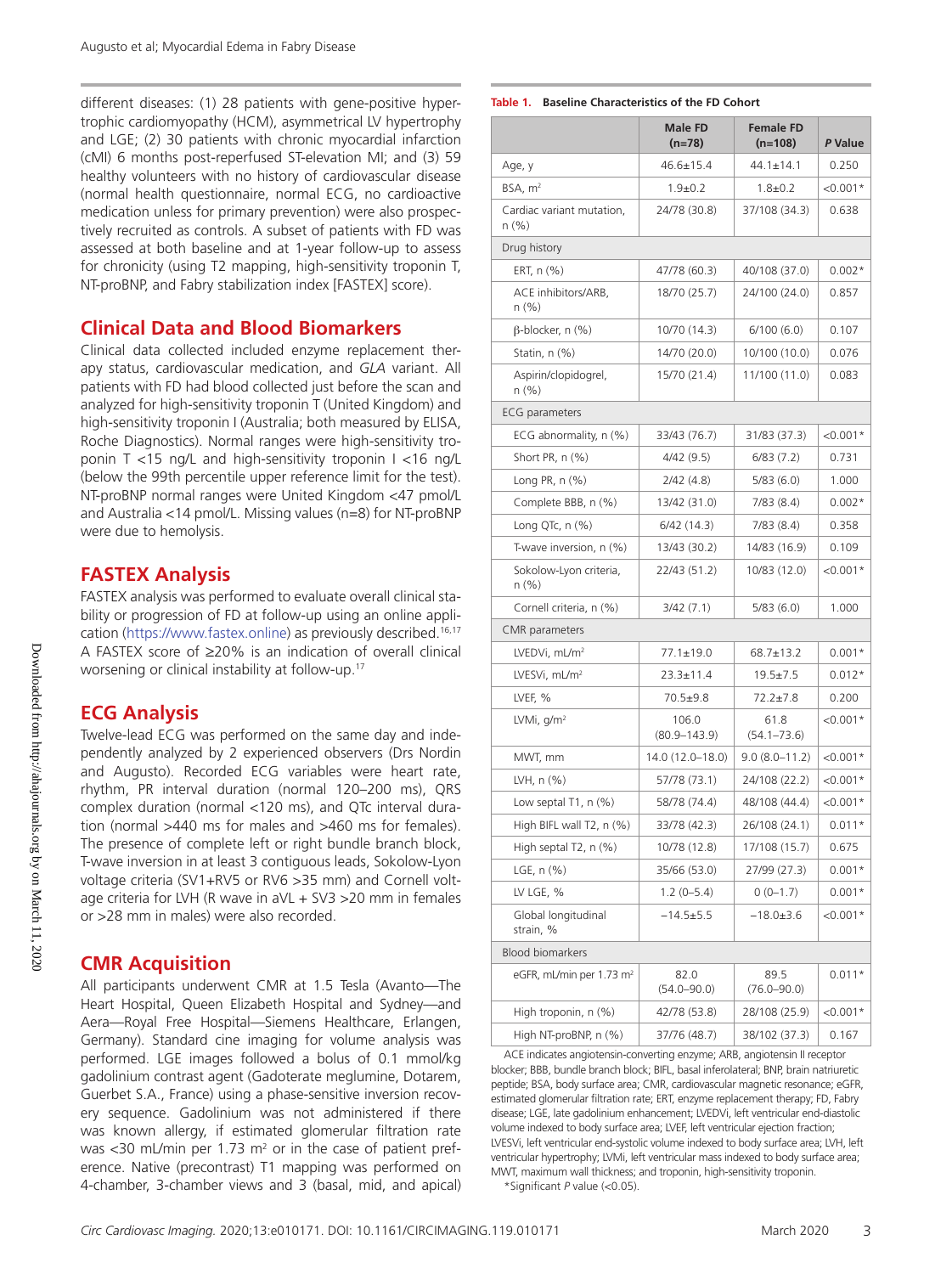LV short-axis slices using a modified Look-Locker inversion recovery sequence (5b[3s]3b). Native T2 mapping was performed on the same slices using a steady-state free-precession sequence. The resulting pixel-by-pixel color maps were displayed using a custom 12-bit lookup table, where normal myocardium was purple in native T1 and red in native T2. The T1 mapping and ECV Standardization Program (T1MES) phantom were used to control quality across all sites, measuring magnet stability for native T1 and T2 sequences (Methods in the Data Supplement).

#### **CMR Analysis**

All images were analyzed using CVI42 software (Circle Cardiovascular Imaging Inc v.5.9.4, Calgary, Canada). Measurements were performed by 2 readers (Drs Augusto and Alfarih). LV volumes, LV ejection fraction, and mass (papillary muscles included as part of the LV mass) were measured using a semiautomated threshold-based technique and indexed. LV hypertrophy was defined as a maximum wall thickness >12 mm and/or an increased LV mass index indexed to the body surface area with reference to age- and gender-adjusted CMR nomograms.18

Global longitudinal 2-dimensional strain (GLS) values were obtained using feature tracking analysis. Endocardial and epicardial borders were drawn in end-diastole and end-systole in 4-, 2-, and 3-chamber and short-axis cine stack. Feature tracking was used to assess the extent of myocardial deformation determined by the motion of an imaginary line placed between endocardial and epicardial boundaries throughout the cardiac cycle.

LV LGE quantification was performed in the short-axis slices using manually drawn endocardial and epicardial borders and a semiautomated 5 SDs above the mean signal in remote myocardium approach, with minimal manual adjustment and expressed as a percentage of total LV mass.

For global native (precontrast) T1 and T2 mapping analysis, endocardial and epicardial borders were manually drawn in the short-axis slices (20% offset to avoid the blood-myocardial interface) and mean values were obtained. Regions of interest with 20% offset were drawn for T1 and T2 mapping in the areas of LGE in the BIFL wall (or in the BIFL wall alone if without LGE) and in the basal septum (or remote areas without LGE if LGE was present in the septum). An additional mid septal regions of interest was also drawn for T1 mapping as previously described, and the lowest septal T1 value was considered for low T1 recognition. Normal native septal T1 and T2 mapping ranges (mean±SD and limits of normal) for each center (total and according to gender) are described in detail in the Methods in the Data Supplement section. T2 mapping was measured per segment in patients with FD according to the 16-segment American Heart Association model. Of the



**Figure 1. Distribution of native T2 mapping per segment (American Heart Association 17-segment model) according to late gadolinium enhancement (LGE) status.**

\**P*<0.05–0.001 and \*\**P*<0.001 vs the corresponding segment in patients without LGE.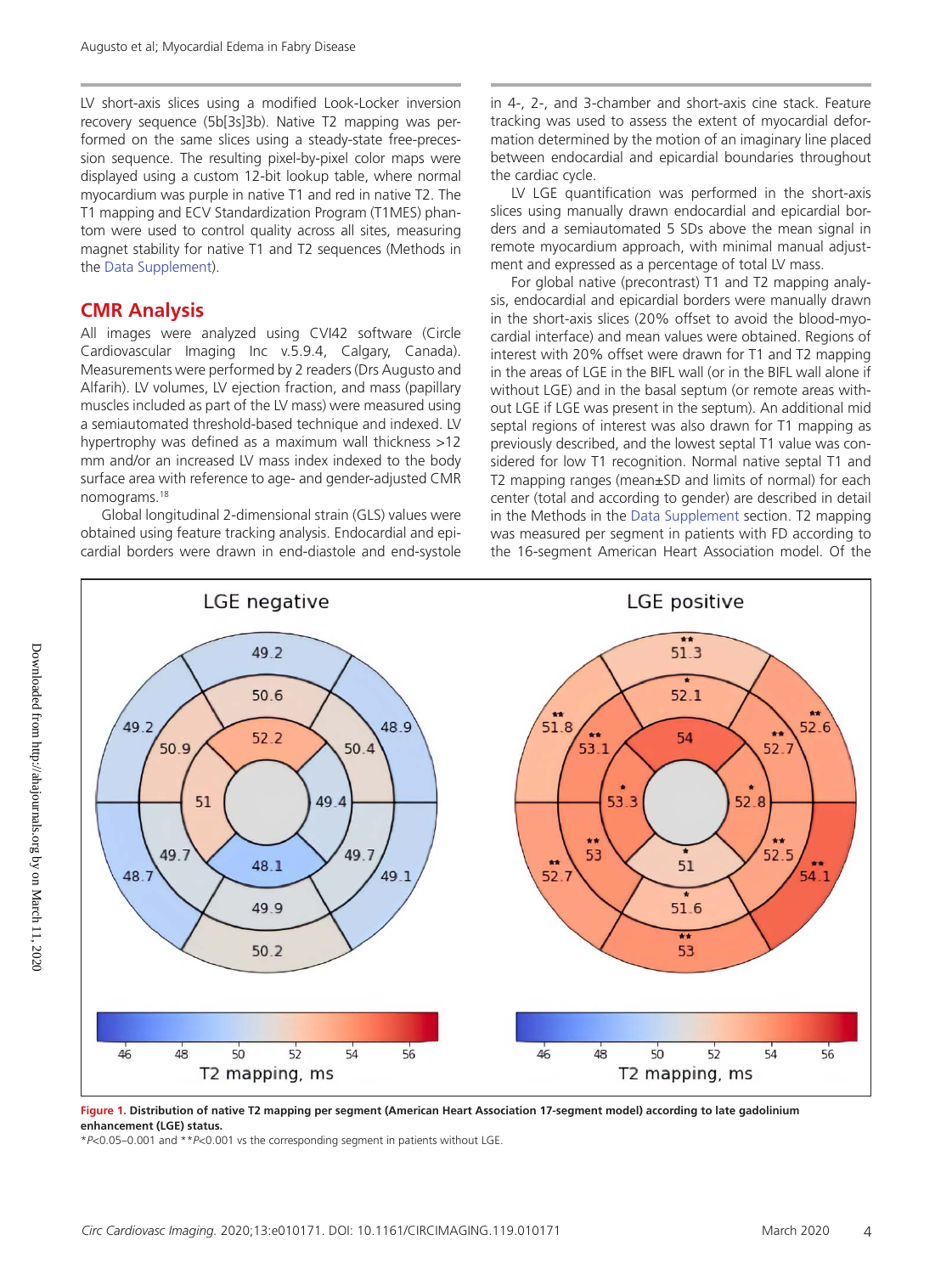2976 segments in 186 patients, T2 was available in 2290 segments (77%); reasons for segment exclusion included mainly incomplete acquisitions (eg, apical SAX slice missing) and some (limited) artifact.

#### **Statistical Analysis**

Statistical analysis was performed using SPSS (version 24.0, IBM Corp, Armonk, NY, Methods in the Data Supplement). Comparisons between groups were performed using the Student *t* test or Mann-Whitney *U* test; categorical variables were compared using the Fisher's exact test. Correlations were performed using Pearson's correlation (*r*). Pairedsamples *t* test was used to compare T2 mapping values between different segments and between baseline and follow-up; related-samples Wilcoxon signed-rank test was used to compare troponin values between baseline and follow-up. Differences between cohorts (FD, HCM, cMI, and healthy volunteers) were assessed using 1-way ANOVA for parametric data or Kruskal-Wallis test for nonparametric data; categorical variables were compared using the  $\chi^2$  test. Significant effects were further evaluated with post hoc pairwise comparisons using Bonferroni adjustment. Regression analysis was performed and is further described in the Methods in the Data Supplement. Reproducibility analysis is detailed in Table II in the Data Supplement. Two-sided *P*<0.05 were considered significant.

### **RESULTS**

One hundred eighty-six patients with FD were included: 93 from The Heart Hospital London, ditto 11 in the Royal Free Hospital London, 44 in the Queen Elizabeth Hospital Birmingham and 38 in Sydney. Mean age of the FD cohort was  $45.2 \pm 1.1$  years with 58% female.

Mean estimated glomerular filtration rate was 80.3±1.6 mL/min per 1.73 m<sup>2</sup>: 5 patients (3%) with estimated glomerular filtration rate < 30 mL/min per 1.73  $m<sup>2</sup>$  and 155 patients (83%) with estimated glomerular filtration rate  $>$ 60 mL/min per 1.73 m<sup>2</sup>. Sixty-one patients with FD (33%) had a cardiac variant mutation (Table I in the Data Supplement). Eighty-seven patients (47%) were on enzyme replacement therapy, none on chaperone therapy, and 51% (64/126) patients had at least one ECG abnormality. Baseline characteristics by sex are shown in Table 1.

## **CMR in Fabry Patients**

Twenty-one patients did not receive gadolinium contrast (5 due to contraindications; 16 patient preference). Mean LV ejection fraction was  $71.5\pm6.4\%$ , 6 patients (3%) had mildly impaired LV ejection fraction, 4 males and 2 females. Mean LV end-diastolic volume index was 72.2 $\pm$ 1.2 mL/m<sup>2</sup>, 12 patients (7%) with dilated LV cavity and 46 (25%) with small LV cavity. Of the FD cohort, 44% had LVH, 57% had low T1, and 38% (62 of 165) had LGE. Male patients with FD had more LVH than females (73 versus 22%, *P*<0.001), higher prevalence of low T1 (74% versus 44%, *P*<0.001), and LGE (53% versus 27%, *P*=0.001). Of the female patients with FD with low T1, 27% had LVH (versus 79% in males with low T1, *P*<0.001).

# **T2 Mapping in FD**

FD had regionally high (more abnormal) T2 values when LGE was present (*P*<0.05 versus corresponding seg-

**Table 2. Comparison of CMR Characteristics Across Different Cohorts With LGE**

|                      | $FD (n=56)$              | $HCM (n=28)$      | Chronic MI (n=30) | Controls (n=59)   | P Value |
|----------------------|--------------------------|-------------------|-------------------|-------------------|---------|
| Age, y               | $55.8 \pm 10.2*$         | $49.8 \pm 15.0$   | $57.9 \pm 12.6*$  | $48.2 + 13.8$     | 0.001   |
| Male, n (%)          | 32(57.1)                 | 18(64.3)          | 26(86.7)          | 35(59.3)          | 0.038   |
| CMR parameters       |                          |                   |                   |                   |         |
| LVEDV, mL            | $130.7 + 37.2$           | $136.9 + 33.5 +$  | 164.8±33.1*       | $132.3 + 28.5$    | < 0.001 |
| LVESV, mL            | $33.0 \pm 14.9$          | $33.0 + 12.3 +$   | $84.3 + 28.4*$    | $39.2 + 11.7$     | < 0.001 |
| LVEF, %              | $75.0 + 8.1 * +$         | $75.9 + 7.4*$     | $49.9 + 8.7*$     | $70.5 + 5.7$      | < 0.001 |
| LVM, q               | 198.5 (149-265)*†        | 201.5 (146-230)*1 | 111 (86-123)      | 105 (83-125)      | < 0.001 |
| LVH, $n$ $(\%)$      | 49 (87.5)*1              | 28 (100)*+        | $\Omega$          | 0                 | < 0.001 |
| Septal/remote T1, ms | $907.6 + 61.1$ * † ‡     | $1020.2 + 39.3$   | $1003.2 + 41.5$   | $1014.6 \pm 36.5$ | < 0.001 |
| LGE/BIFL wall T1, ms | $1034.6 \pm 104.0$ * † ‡ | 1180.4±66.1*      | $1137.8 + 51.6*$  | $996 - 3 + 32.6$  | < 0.001 |
| Septal/remote T2, ms | $51.4 + 3.3*$            | $50.9 + 2.6*$     | $47.8 + 2.1$      | $49.2 + 2.2$      | < 0.001 |
| LGE/BIFL wall T2, ms | $58.2 + 5.0$ *†‡         | $55.6 + 4.3*$     | $53.7 \pm 3.4*$   | $48.9 \pm 2.5$    | < 0.001 |

BIFL indicates basal inferolateral; CMR, cardiovascular magnetic resonance; FD, Fabry disease; HCM, hypertrophic cardiomyopathy; LGE, late gadolinium enhancement; LVEDV, left ventricular end-diastolic volume; LVEF, left ventricular ejection fraction; LVESV, left ventricular endsystolic volume; LVH, left ventricular hypertrophy; LVM, left ventricular mass; and MI, myocardial infarct.

*P* value for trend between groups.

Pairwise comparisons using Bonferroni correction:

\**P*<0.05 vs controls.

†*P*<0.05 vs chronic MI.

‡*P*<0.05 vs HCM.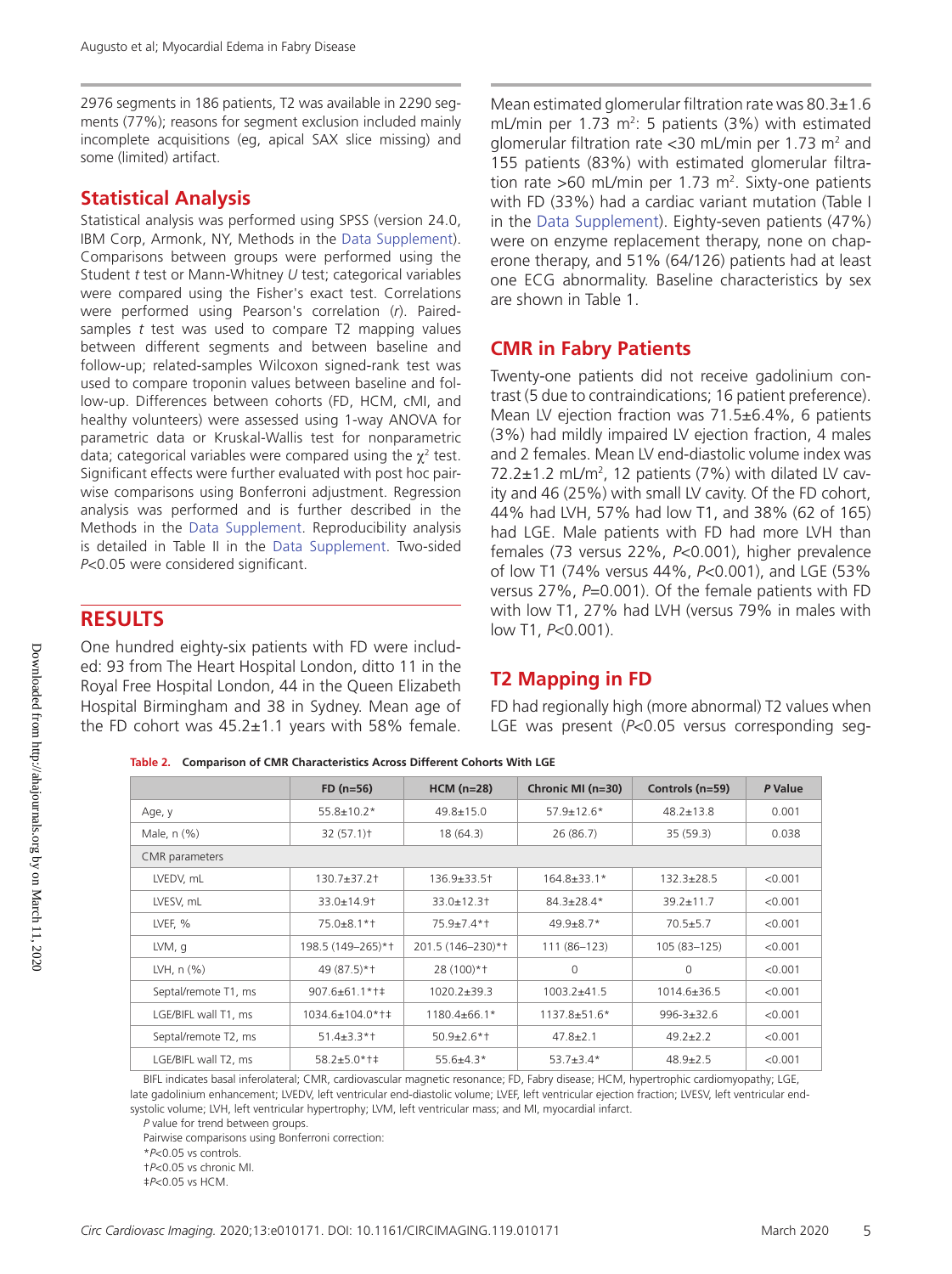ments in patients without LGE, except for the apical anterior wall, *P*=0.154, Figure 1) with T2 being highest in the BIFL wall  $(54.1 \pm 5.2 \text{ ms})$ , Figure 1) especially if a regions of interest was drawn exactly in-line with the distribution of LGE  $(58.2 \pm 5.0 \text{ ms})$ . Global T2 was also high when LGE was present (53.1±2.9 versus 50.6±2.2 ms without LGE, *P*<0.001).

Patients with LVH had higher BIFL and septal T2 values (BIFL 57.0±6.1 versus 48.8±3.7 ms and septal 50.6±3.7 versus 48.0±3.4 ms, both *P*<0.001), but low T1 did not significantly affect T2 in the BIFL (53.1±6.9 versus 51.4±5.6 ms, *P*=0.070) or in the septum (49.1±3.9 versus 49.3±3.6 ms, *P*=0.731).

#### **T2 Mapping Across Different Diseases**

As expected, septal T1 values measured away from LGE were lower in FD than cMI, HCM, and health (*P*<0.001, Table 2). T2 in LGE was higher in FD than in other diseases (FD 58.2 $\pm$ 5.0 ms, HCM 55.6 $\pm$ 4.3 ms, cMI 53.7±3.4 ms, controls 48.9±2.5 ms, *P*<0.001, Figure 2A and 2B, Table 2)—although we note that there were some areas of LGE in HCM that did have T2 elevation (Figure 2A). Interestingly, the increased T2 values in FD were not restricted to the LGE area but also observed in the septum/remote to LGE: septal T2 in FD 51.4±3.3 ms versus HCM 50.9±2.6 ms, cMI 47.8±2.1, controls, 49.2±2.2, *P*<0.05 for FD versus cMI and versus controls, Figure 2C.

#### **T1-T2 Mapping Relationship**

There is a positive correlation between T1 and T2 across diseases in the same LGE regions of interest (T2 increasing with higher T1 values) but for a given T1 value, T2 is higher in FD than in other cohorts (Figure I in the Data Supplement). The increase in LGE T1 over remote T1 was similar across diseases: average in FD +127 ms (+13%), in HCM +160 ms (+16%), and in cMI +135 ms (+13%), pairwise comparison not significant. However, the increase in LGE T2 over remote T2 was significantly higher in FD than HCM (*P*=0.023): +6.8 ms (+13%) in FD, +4.7 ms (+9%) in HCM, and +5.9 ms (+12%) in cMI.

# **T2 Mapping and Blood Biomarkers in FD**

#### *T2 and Troponin*

Troponin was measured in all patients. High troponin was observed in 70 patients (38%). Median troponin T was 7 (interquartile range, 1–25) ng/L (maximum 223 ng/L) and median troponin I was 5 (interquartile range, 1–55) ng/L (maximum 1450 ng/L). Troponin elevation was related both to LVH (75% versus 9% in LVH negative, *P*<0.001) and to LGE (79% versus 7% in LGE negative, *P*<0.001).





**A**, Corresponding short-axis slices in (from **top** to **bottom**) Fabry disease (FD), hypertrophic cardiomyopathy (HCM), chronic myocardial infarction (cMI), and normal controls. **Left** column shows late gadolinium enhancement (LGE) images, **middle** column shows modified Look-Locker inversion (MOLLI) T1 maps, and **right** column T2 maps. Box and whisker plot comparing T2 values in LGE/ basal inferolateral (BIFL) wall (**B**) and in the septum/remote areas (**C**) for each cohort. T2 values were higher for Fabry disease. White arrows point to the LGE; black arrows mark matching areas of abnormal T1 and T2 signal.

High troponin values were strongly associated with T2 in the BIFL wall (*r*=0.85, *P*<1.0×10−21, Figure 3A) but less so with septal/remote T2 (*r*=0.53, *P*<0.001) or global T2 (*r*=0.42, *P*<0.001). Thus, BIFL T2 was included in the regression model. Following univariable analysis (9 variables), multivariable analysis to predict increased troponin identified one strong predictor: high BIFL T2 (odds ratio [OR], 17.3 [95% CI, 3.6–83.4], *P*<0.001) and 3 weaker predictors: age (OR, 1.1, *P*=0.039), LVH (OR, 10.9, *P*=0.017), and LGE (OR, 5.2, *P*=0.034), Table 3.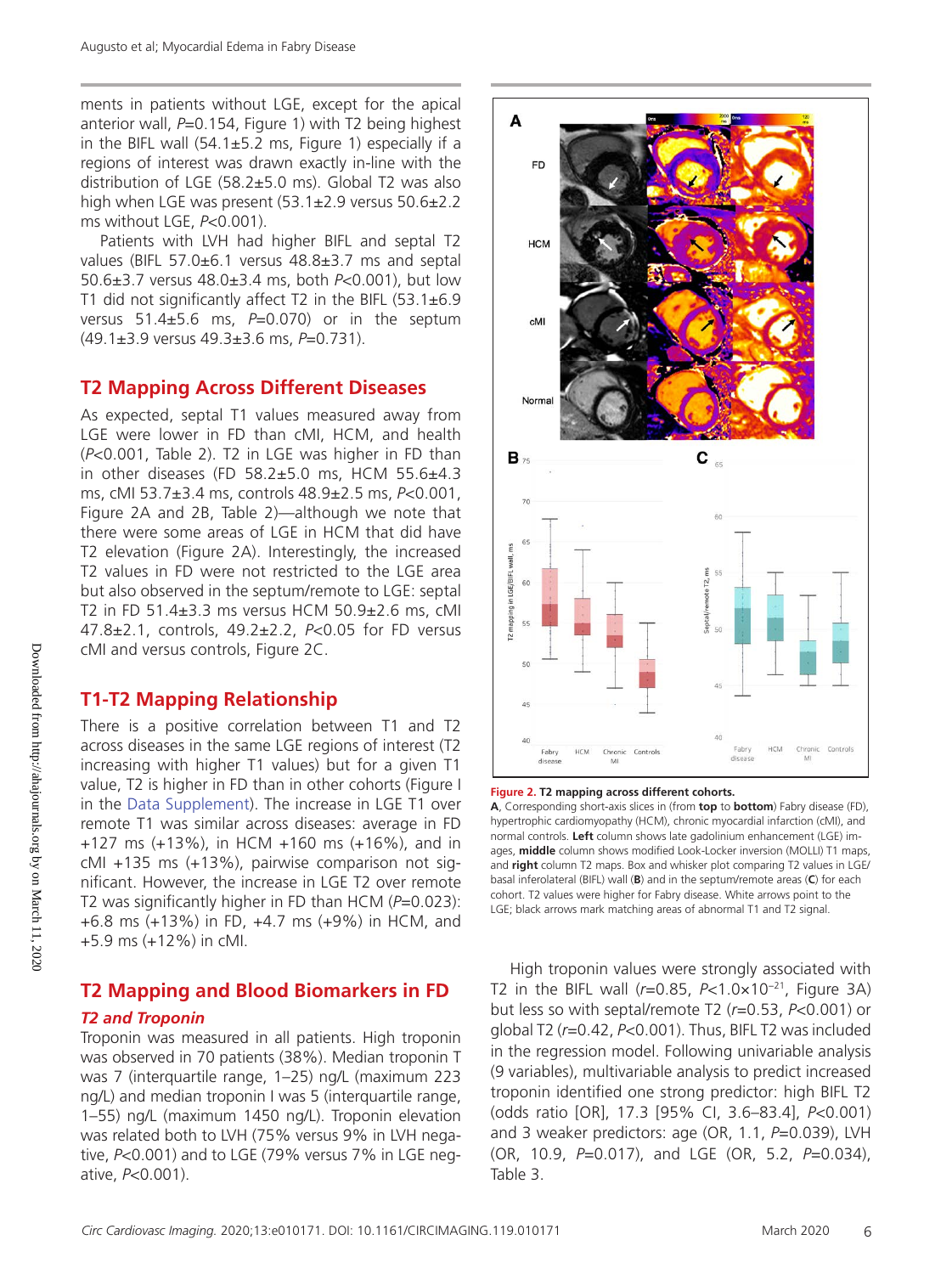

**Figure 3. Troponin and T2 elevation are correlated and chronically elevated.**

**A**, Troponin elevation was highly correlated with basal inferolateral (BIFL) wall T2 elevation. Troponin values below the level of detection have been excluded; to combine troponin I (TnI) and troponin T (TnT) scores, Z-scores are plotted with log transformation after adding a constant. **B**, Both troponin and T2 elevation are broadly stable over 1 y (the horizontal line represents the upper limit of normal) with no patients normalizing for either variable. Linear trendline and 95% CI are shown in (**A**). \*One outlier not shown (TnT changing from 223 to 254 ng/L).

#### *T2 and NT-proBNP*

BIFL T2 was the sole independent predictor of increased NT-proBNP (OR, 3.9 [1.2–11.8], *P*=0.019, Table 3)—results are detailed in the Data Supplement.

#### **T2 Mapping and Electrical Abnormalities**

BIFL T2 was selected for the following analyses given the strong aforementioned associations.

Contemporaneous ECG (same day as CMR scan) was available in 126 patients. Overall, patients with ECG abnormalities had higher BIFL T2 (53.8±6.8 versus 48.7±3.4 ms, *P*<0.001), specifically: long PR (54.4±4.1 versus 51.1±6.1 ms, *P*=0.041), complete bundle branch block (57.0±6.2 versus 50.2±5.3 ms, *P*<0.001), LVH voltage criteria (using either Sokolow-Lyon or Cornell criteria, 54.4±7.8 versus 49.9±4.4 ms, *P*=0.003), long QTc (56.5±7.2 versus 50.7±5.6 ms, *P*=0.003), and T-wave inversion (59.2±6.0 versus 49.1±3.8 ms, *P*<0.001). Short PR was not associated with higher BIFL T2 (*P*=0.999). These results are summarized in Figure 4. High BIFL T2 remained a predictor of LVH voltage criteria in multivariable analysis (Tables III through IX in the Data Supplement).

### **T2 Mapping and Myocardial Mechanics**

GLS was more impaired in patients with high BIFL T2 (−14.7±6.8% versus −17.4±3.2%, *P*=0.006, Figure 5). High BIFL T2 predicted GLS worsening (*P*=0.005, Figure 5) in a linear regression model that included maximum wall thickness, LV mass indexed, low septal T1, and percentage of LV LGE (Figure 5), with % LV LGE being the strongest predictor of impaired GLS.

#### **Interval Change in Biomarkers and FASTEX**

Thirty-four patients were re-investigated at 1 year (mean 1.1 $\pm$ 0.1 years). After 1 year, there was a slight increase in BIFL T2 (from  $55.2 \pm 5.8$  to  $56.3 \pm 6.9$  ms, delta mean T2  $+1.1$  ms,  $P=0.081$ ), with a similar trend found in troponin T (from 17 [1–35] to 22 [7–41] ng/L, delta median +5 ng/L, *P*=0.094) and NT-proBNP (from 18 [11–82] to 30 [8–108] pmol/L, delta median +12 pmol/L, *P*=0.079). Per patient interval change data for T2 and troponin is presented in Figure 3B.

Ten patients (29%) had an increase in FASTEX >20% (clinical worsening) after 1 year. BIFL T2 and troponin at baseline predicted clinical worsening (*P*=0.004 and *P*=0.016, respectively), unlike NT-proBNP (*P*=0.128) or %LV LGE (P=0.279). In multivariable analysis (baseline BIFL T2 and troponin), BIFL T2 was the sole predictor of clinical worsening (OR, 1.4 [95% CI, 1.0–1.9], *P*=0.034).

#### **DISCUSSION**

In this prospective international multicenter study, we have explored multiparametric markers of myocardial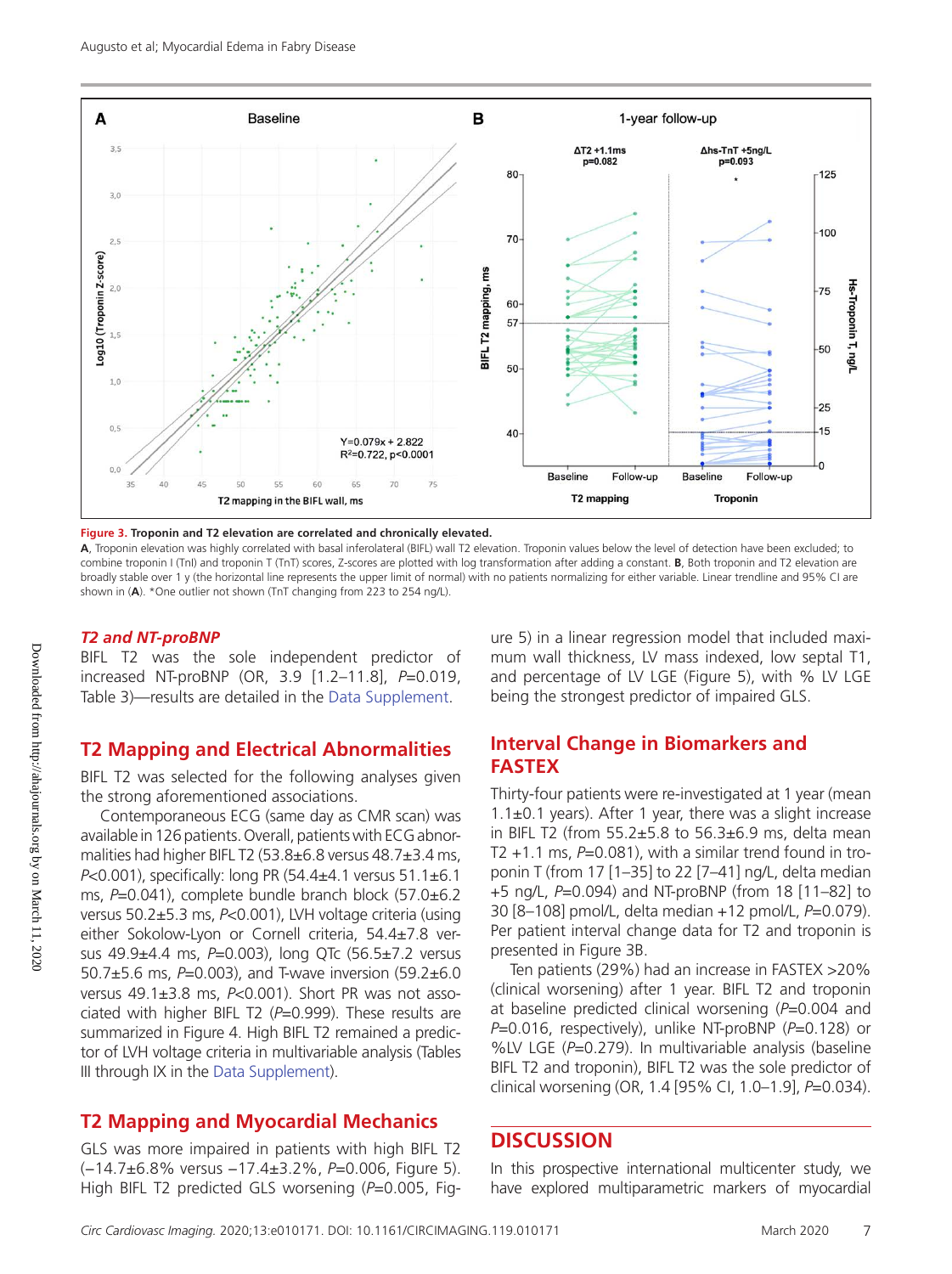| <b>Dependent</b><br><b>Variables</b> | <b>Variables in Model</b>                         | Univariable Exp(B)<br>(95% CI) | P Value    | <b>Multivariable Exp(B)</b><br>(95% CI) | P Value                  |
|--------------------------------------|---------------------------------------------------|--------------------------------|------------|-----------------------------------------|--------------------------|
| High troponin                        | High BIFL wall T2                                 | 36.2 (14.9-88.3)               | $< 0.001*$ | 17.3 (3.6-83.4)                         | $< 0.001*$               |
|                                      | LVH                                               | 32.5 (13.9-76.1)               | $< 0.001*$ | $10.9(1.5 - 78.2)$                      | $0.017*$                 |
|                                      | LGE                                               | 51.7 (19.4-137.9)              | $< 0.001*$ | $5.2(1.1 - 23.5)$                       | $0.034*$                 |
|                                      | Age (per year)                                    | $1.1(1.1-1.2)$                 | $< 0.001*$ | $1.1(1.0-1.2)$                          | $0.039*$                 |
|                                      | eGFR (per 1 mL/min per<br>$1.73$ m <sup>2</sup> ) | $1.1(1.0-1.1)$                 | $< 0.001*$ | $1.0(0.98 - 1.1)$                       | 0.227                    |
|                                      | GLS (per 1%)                                      | $1.1(1.1-1.4)$                 | $< 0.001*$ | $1.1(0.9-1.3)$                          | 0.456                    |
|                                      | <b>LVEF</b>                                       | 175.1 (3.4-8988.1)             | $0.010*$   | 13.1 (0-359792)                         | 0.622                    |
|                                      | Male gender                                       | $3.3(1.8-6.2)$                 | $< 0.001*$ | $0.6(0.1 - 4.3)$                        | 0.631                    |
|                                      | <b>ERT</b> status                                 | $3.9(2.1 - 7.3)$               | $< 0.001*$ | $1.1(0.2 - 5.2)$                        | 0.902                    |
|                                      | <b>LVEDVi</b>                                     | $1.02(1.00 - 1.04)$            | $0.038*$   | $1.0(0.96 - 1.05)$                      | 0.917                    |
|                                      | Low septal T1                                     | $2.4(1.3 - 4.5)$               | $0.006*$   | $1.1(0.2 - 4.9)$                        | 0.980                    |
| High NT-proBNP                       | High BIFL wall T2                                 | $12.5(5.8 - 27.0)$             | $< 0.001*$ | $3.9(1.2 - 11.8)$                       | $0.019*$                 |
|                                      | LVEDVi                                            | $1.03(1.01 - 1.05)$            | $0.004*$   | 1.03 (0.998-1.06)                       | 0.070                    |
|                                      | LGE                                               | $8.4(4.0 - 17.5)$              | $< 0.001*$ | $2.1(0.6 - 7.1)$                        | 0.231                    |
|                                      | Age (per year)                                    | $1.1(1.1-1.1)$                 | $< 0.001*$ | $1.02(0.98 - 1.07)$                     | 0.307                    |
|                                      | eGFR (per 1 mL/min per<br>$1.73 \text{ m}^2$ )    | $1.1(1.0-1.1)$                 | $< 0.001*$ | $1.02(0.99 - 1.05)$                     | 0.315                    |
|                                      | GLS (per 1%)                                      | $1.3(1.1-1.3)$                 | $< 0.001*$ | $1.0(0.9-1.2)$                          | 0.468                    |
|                                      | LVH                                               | $7.6(3.9 - 14.9)$              | $< 0.001*$ | $1.3(0.4 - 4.3)$                        | 0.664                    |
|                                      | ERT status                                        | $3.2(1.7-5.9)$                 | $< 0.001*$ | $1.2(0.5 - 3.0)$                        | 0.727                    |
|                                      | Low septal T1                                     | $1.8(0.9 - 3.3)$               | 0.066      |                                         |                          |
|                                      | LVEF                                              | 23.7 (0.6-977.9)               | 0.095      | $\overline{\phantom{a}}$                | $\overline{\phantom{a}}$ |
|                                      | Male gender                                       | $1.6(0.9 - 2.9)$               | 0.128      |                                         |                          |

| Table 3. Univariable and Multivariable Analysis in FD of the Determinants of Increased High-Sensitivity Troponin (Top) and |
|----------------------------------------------------------------------------------------------------------------------------|
| NT-proBNP (Bottom) Elevation                                                                                               |

BIFL indicates basal inferolateral; BNP, brain natriuretic peptide; eGFR, estimated glomerular filtration rate; ERT, enzyme replacement therapy; FD, Fabry disease; GLS, global longitudinal strain; LGE, late gadolinium enhancement; LVEDVi, left ventricular end-diastolic volume index; LVEF, left ventricular ejection fraction; and LVH, left ventricular hypertrophy. \*Significant *P* value (<0.05).

disease and pathological processes, including markers of storage (T1), edema (T2), myocyte injury (troponin), and LV pressure/volume overload (NT-proBNP) as well as their regionality, chronicity, and impact on electrical and mechanical myocardial function, and disease progression. These data show that when LGE is present, Fabry patients have increased T2 values in the BIFL but also globally. This was different to cMI or healthy volunteers, although interestingly, some HCM patients had some degree of T2 elevation. The regional T2 elevation was strongly associated with cardiac injury (elevated troponin) and increased LV pressure/volume overload (elevated NT-proBNP), with weaker associations with global T2 elevation. A high BIFL T2 was also associated with both electrocardiographic changes and mechanical (GLS) impairment. Over a year, T2, troponin, and NT-proBNP elevations were chronic, and T2 BIFL elevation was associated with clinical worsening.

#### **Myocardial Edema and Myocyte Injury**

Whether T2 just detects superimposed edema in LGE or if it can also detect global myocardial edema had

not been investigated before until now. Here, we have shown that when LGE is present in FD, T2 mapping is increased in most myocardium segments, and both septal and LGE T2 are significantly higher in FD than in cMI or healthy volunteers. However, the BIFL LGE T2 is likely a better reflection of the underlying pathological process than other segments because1 : its T2 value is higher than other segments, $2$  the signal difference versus other diseases with LGE is more pronounced than septal T2,<sup>3</sup> it shows chronicity and a much tighter association with troponin and NT-proBNP than septal or global T2.

As alluded by Rozenfeld et al, $19$  the high levels of sphingolipids in the plasma and cells alone are insufficient to explain the pathophysiology of FD. We think the answer could be in inflammation. A high T2 signal reflects an increased water content (ie, edema) which can be inflammatory or noninflammatory. A previous study combining T2 short-TI inversion recovery with positron emission tomography-fludeoxyglucose uptake<sup>13</sup> showed locally increased signal in LGE, suggesting this could be inflammation. However, a formal diagnosis of inflammation cannot be made in this study.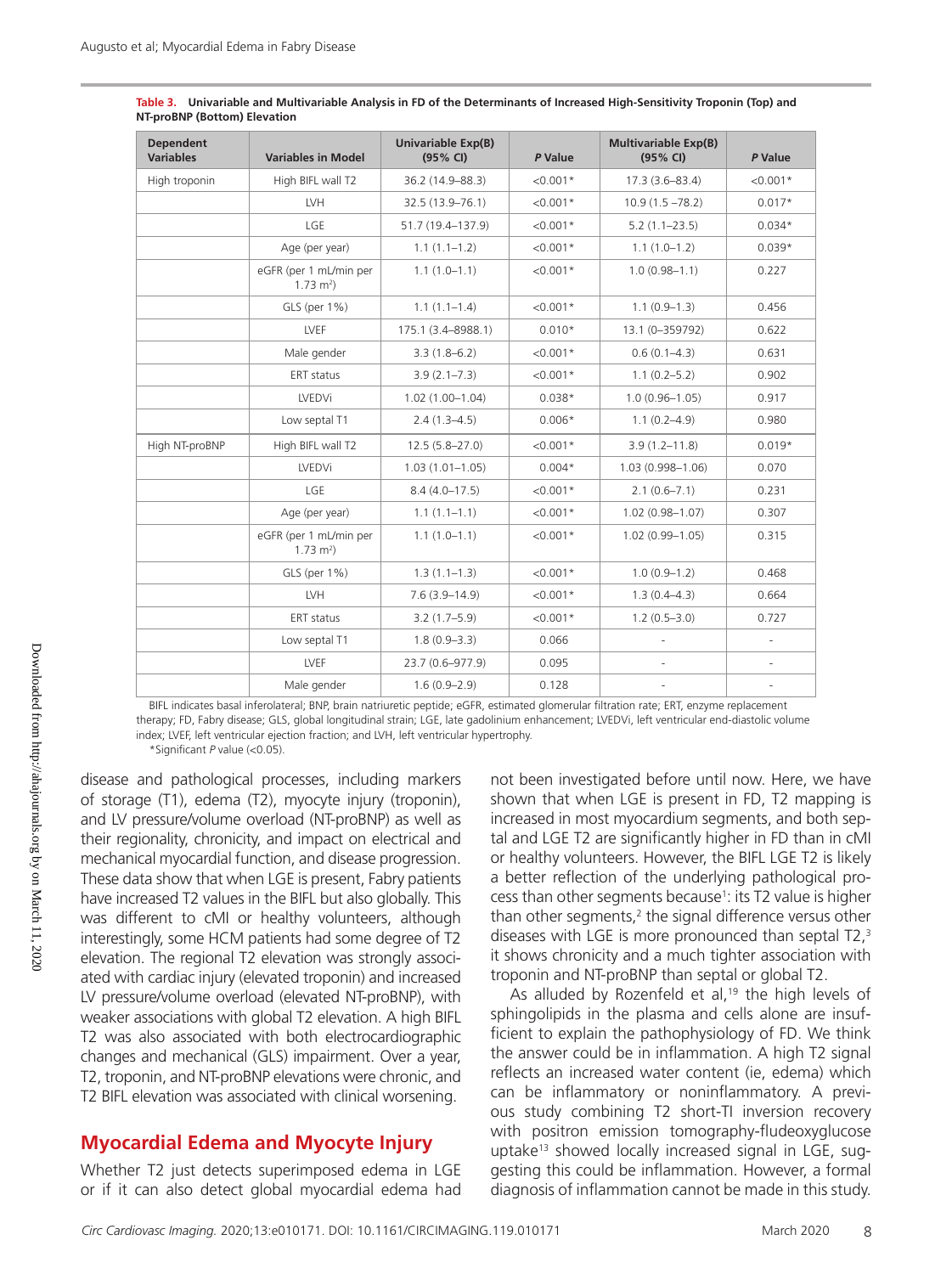



BBB indicates bundle branch block; BIFL, basal inferolateral; and LVH, left ventricular hypertrophy. \**P*<0.05 and \*\**P*<0.001.

There are 2 steps first that are needed: first, to confirm by diverse means that there is inflammation (this requires histology); second, to show that inflammation is causal. Regarding the latter, a primary autoimmune process by anti-Gb3 antibodies could be initiating inflammation possibly through complement fixation. This could be tested by looking for antibodies tissue histologically, ex vivo modeling, or possibly by looking at elements of the complement cascade. The alternative could be a secondary event due to direct toxicity of GB3 resulting in clearance of effete cells. However, this is a complex and dynamic process to understand and exploration of the specific mechanisms of inflammation in FD was not within the scope of our article.

# **T2 Mapping in Clinical Practice**

Unlike T2, T1 mapping does not follow a linear progression with disease; it rather has a biphasic response: normal pre-LVH, then lowers with storage, and finally increases in advanced disease (pseudo-normalizing or becoming high). Low T1 has value in identifying early FD but fails to predict high troponin as non-low T1 includes advanced FD. In contrast, T2 increases with disease progression. This is the first time that T2 mapping was shown to have a prognostic role in FD. Indeed, high BIFL T2 was associated with clinical worsening (FASTEX >20%) after 1 year. Not only that, but it was also associated with LV mechanical (GLS) impairment and electrocardiographic changes.

We have previously shown that GLS impairment in FD precedes any measurable reduction in LV ejection fraction.20 Here, we go on to show that GLS impairment is worse with increased BIFL T2 values even after adjusting for LGE, LVH, and septal T1. BIFL T2 was also higher in Fabry patients with ECG abnormalities like long PR, complete bundle branch block, LVH voltage criteria, long QTc, and T-wave inversion. However, high BIFL T2 only remained a predictor of LVH voltage criteria in multivariable analysis. Further more detailed work is required in relation to ECG abnormalities and CMR characteristics.

Our results offer new mechanistic insights and exciting new roads to drive development and management of Fabry patients. It has been  $\approx$ 16 years<sup>8</sup> and 6 years<sup>6</sup> since LGE and then T1 mapping were first described in FD. The former is now essential for care and the latter becoming increasingly used. The same may occur for T2, particularly if therapy starts targeting this marker. However, because T2 is so tightly concordant with troponin, we suspect that troponin could be the next key cardiac biomarker in FD.

Limitations of our study include no histological validation and no other additional inflammatory markers, such as high-sensitivity C-reactive protein or interleukin-6. Although T2 values were significantly different between cohorts, serum troponin was not measured in either HCM or chronic MI cohorts. Higher T1 and T2 values in the apical segments might have been due to blood pool signal contamination, as apical segments are usually thinner. T1 and T2 could be interacting in some unknown way. The degree of error in T2 is higher than in T1 (a higher relative SD is commonly found in T2 than in T1). Therefore, small increases in T2 like the ones we see in global myocardium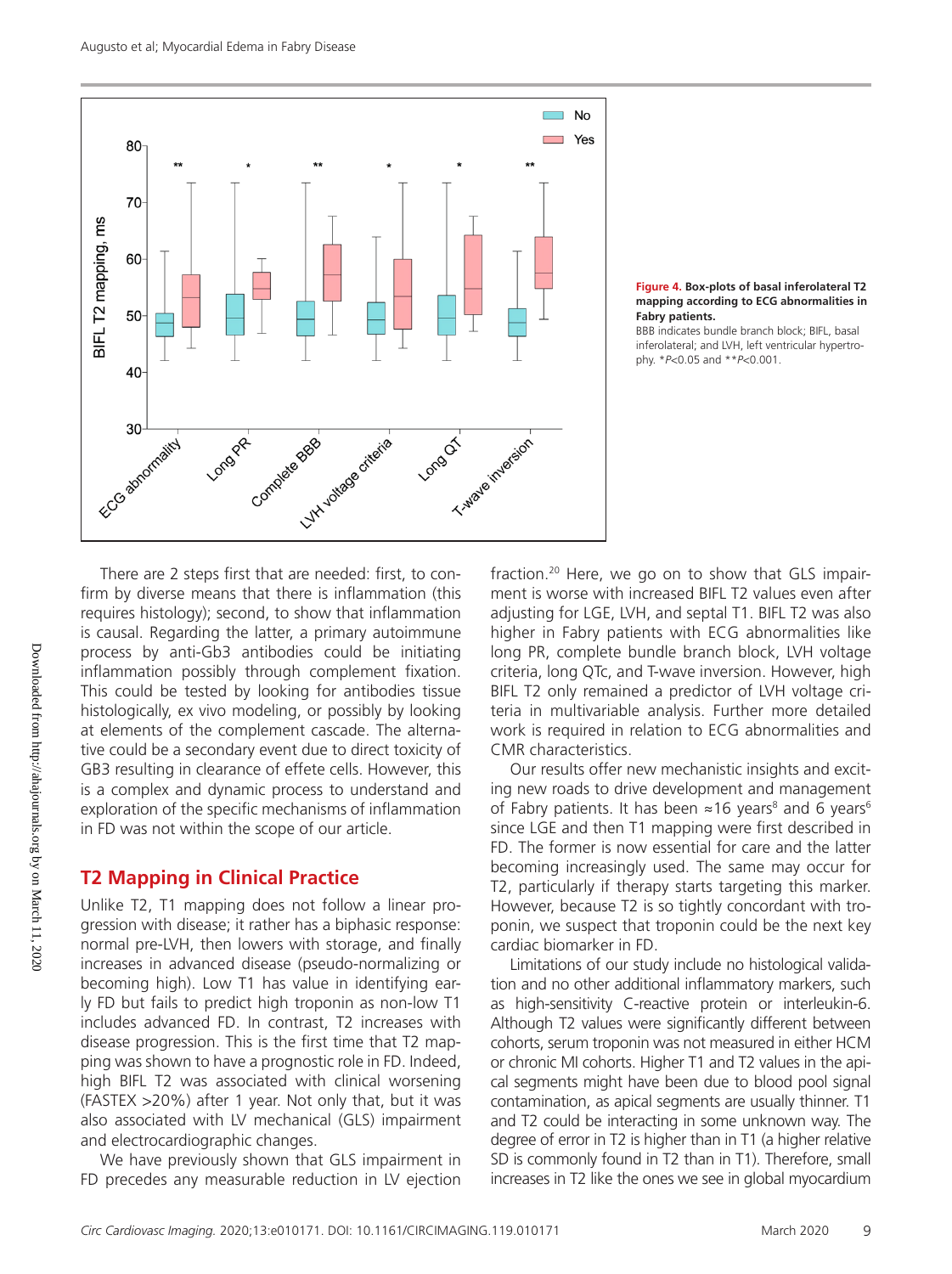

**Figure 5. Four-dimensional plot illustrating the impairment of global longitudinal strain (GLS) with higher values of basal inferolateral (BIFL) T2 (***r***=0.463,** *P***<0.001), maximum wall thickness (***r***=0.582,** *P***<0.001), and lower values of septal T1 (***r***=**−**0.286,** *P***<0.001).**

A grid and surface colormap for GLS was built using the thin plate spline method for data interpolation and smoothing. A linear regression model is shown below (GLS as a dependent variable) considering the aforementioned factors, the percentage of late gadolinium enhancement (LGE) and left ventricular (LV) mass index. Both higher percentage of LV LGE and high BIFL T2 predicted GLS impairment. LVMI indicates left ventricular mass index; and MWT, maximum wall thickness.

should be interpreted with caution. Nevertheless, the local T2 signal is encouraging and supported by other findings (eg, blood biomarkers). However, the presence of T2 elevation with correlating troponin elevation is not the same as inflammation—no correlations with histology or direct measures of the immune system have been made. An histology study would greatly improve our understanding of the relevance of cardiac imaging in FD.

# **Conclusions**

Using a combination of blood and CMR multiparametric imaging biomarkers, we have shown that FD (when LGE is present) has chronic myocardial edema that is strongly

associated with chronic troponin elevation. This edema has a prognostic role in FD and is associated with baseline cardiac electromechanical changes and clinical worsening after 1 year, suggesting a potential new treatment/disease monitoring target that should be further investigated.

#### **ARTICLE INFORMATION**

Received August 16, 2019; accepted February 7, 2020. The Data Supplement is available at https://www.ahajournals.org/doi/ suppl/10.1161/CIRCIMAGING.119.010171.

#### **Correspondence**

James C. Moon, MD, Barts Heart Centre, St Bartholomew's Hospital, W Smithfield, London EC1A 7BE, United Kingdom. Email [j.moon@ucl.ac.uk](mailto:j.moon@ucl.ac.uk)